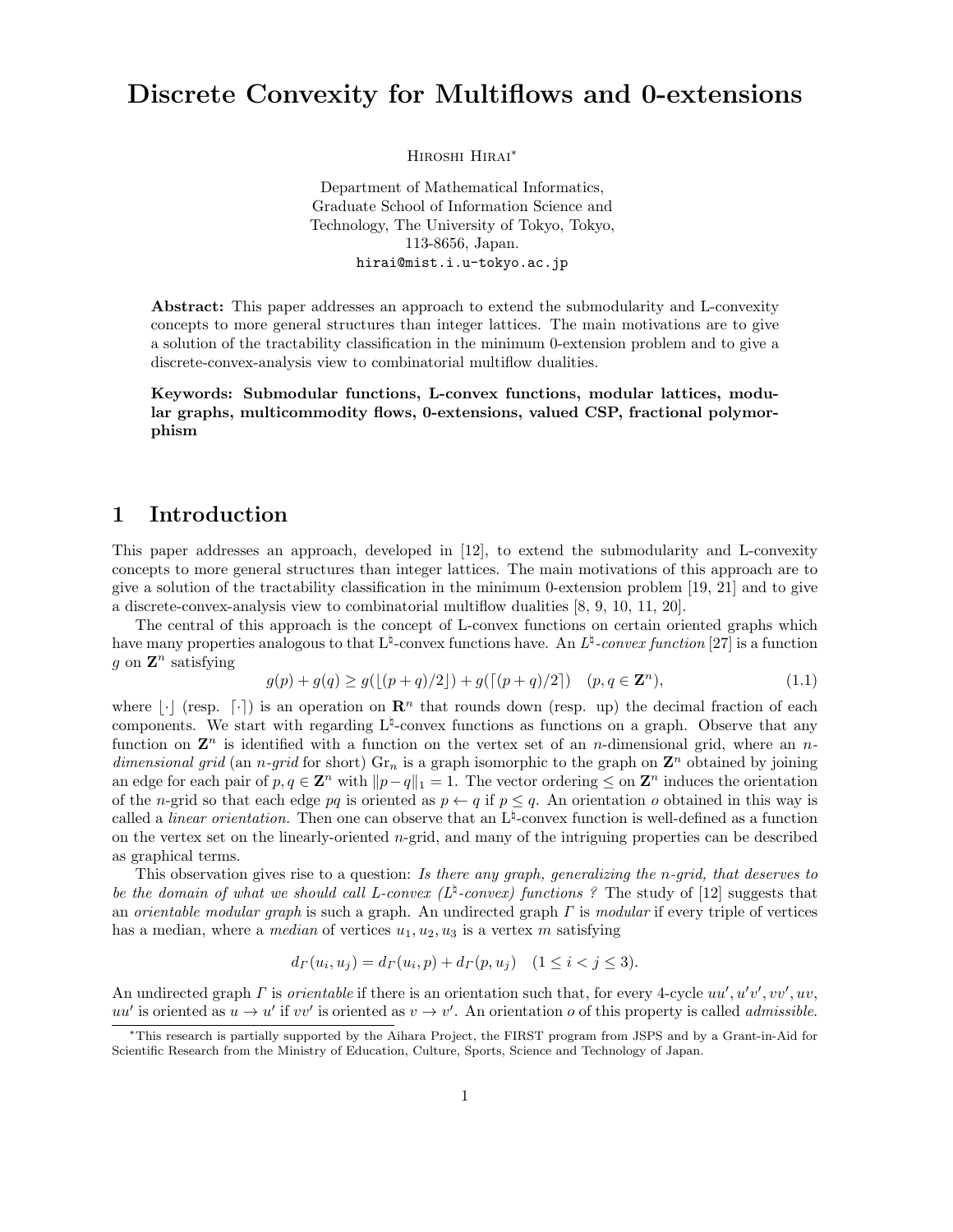Obviously an *n*-grid is modular, and an linear orientation is admissible. A pair (*Γ, o*) of an orientable modular graph *Γ* and an admissible orientation *o* is called a *modular complex*. Orientable modular graphs appeared Karzanov's works on the minimum 0-extension problems [19, 21]. It turned out in [12] that a modular complex is a reasonable generalization of a linearly-ordered *n*-grid, and has a sufficiently rich structure that enables us to develop a theory of L-convex functions on it.

In Section 2, we explain a theory of *submodular functions on modular semilattices*, which plays a role analogous to that of submodular functions on distributive lattices in discrete convex analysis. In Section 3, we explain a theory of *L-convex functions on modular complexes*.

In Section 4, we explain how modular complexes and L-convex functions arise from minimum 0 extension problems and multicommodity flow problems, and explain how to apply our theory to these problems.

This paper is regarded as an extended abstract of [12, 13, 14]. See these papers for the details.

**Notation.**  $\mathbb{R} \cup \{+\infty\}$  and  $\mathbb{Q} \cup \{+\infty\}$  are denoted by **R** and **Q**. Let *L* be a partially ordered set *L* with partial order  $\preceq$ . For  $p, q \in \mathcal{L}$ , the highest common lower bound of  $p, q$ , if it exists, is denoted by  $p \wedge q$ , and the least common upper bound of *p, q*, if it exists, is denoted by  $p \vee q$ . A pair  $p, q \in \mathcal{L}$  is said be *bounded* if  $p, q$  have a common upper bound.  $\mathcal L$  is called a *(meet-)semilattice* if  $p \wedge q$  exists for every  $p, q \in \mathcal{L}$ , and  $\mathcal{L}$  is called a *lattice* if both  $p \wedge q$  and  $p \vee q$  exist for every  $p, q \in \mathcal{L}$ . It is easy to see that if *L* is a meet-semilattice and a pair *p, q* ∈ *L* is bounded, then *p*  $∨$  *q* exists. The lowest element is denoted by **0**, and the highest element is denoted by **1** if exists.

The rank  $r(p)$  of an element p is the maximum length of a chain between **0** and p. A lattice  $\mathcal{L}$  is called *modular* if r satisfies  $r(p) + r(q) = r(p \wedge q) + r(p \vee q)$  for  $p, q \in \mathcal{L}$ . For  $p \preceq q$ , the interval [p, q] is the set of elements  $p'$  with  $p \leq p' \leq q$ , and  $r[p, q]$  is the maximum length of a chain between p and q. If  $\mathcal{L}$  is modular, then  $r[p, q] = r(q) - r(p)$ .

## **2 Submodular functions on modular semilattices**

In this section, we introduce *submodular functions on modular semilattices* as building blocks of our theory. A modular semilattice is a semilattice analogue of a modular lattice, which was introduced by Bandelt, Van de Vel, and Verheul [1].

A modular semilattice *L* is not necessarily a lattice. Join *p∨q* of elements *p, q* may not exist. However we can define a kind of a join, called a *fractional join*, which is a formal convex combination of a set  $\mathcal{E}^{p,q}$ of elements determined by (*p, q*):

$$
\sum \{\nu_u u \mid u \in \mathcal{E}^{p,q}\}.
$$

If *p, q* have the join  $p \vee q$ , then the fractional join is equal to  $1(p \vee q)$ . In Section 2.1, we explain how to define set  $\mathcal{E}^{p,q}$  and its coefficient *ν*. Then we can naturally define a *submodular function* on  $\mathcal{L}$  by a function  $f: \mathcal{L} \to \bar{\mathbf{R}}$  satisfying

$$
f(p) + f(q) \ge f(p \wedge q) + \sum_{u \in \mathcal{E}^{p,q}} \nu_u f(u) \quad (p, q \in \mathcal{L}).
$$

In Section 2.2, following this idea, we introduce submodular functions on modular semilattices. We do not know whether our submodular function *f* can be efficiently minimized, as in the case of submodular functions on distributive lattices [7, 18, 29]. However, if *f* is given as a special form, *a sum of submodular functions of bounded arity*, then *f* can be efficiently minimized. This is an application of a recent breakthrough of Thapper and Zivný [30] on *Valued Constraint Satisfaction Problem* (VCSP). In Section 2.3, we explain the tractability of the submodular function minimization under VCSP model. The class of modular semilattices is broad, and hence the class of our submodular functions is broad. Special cases include bisubmodular functions (see [5, Section 3.5]), *k*-submodular functions [16], and  $\alpha$ -bisubmodular functions [15]. We explain such examples in Section 2.4.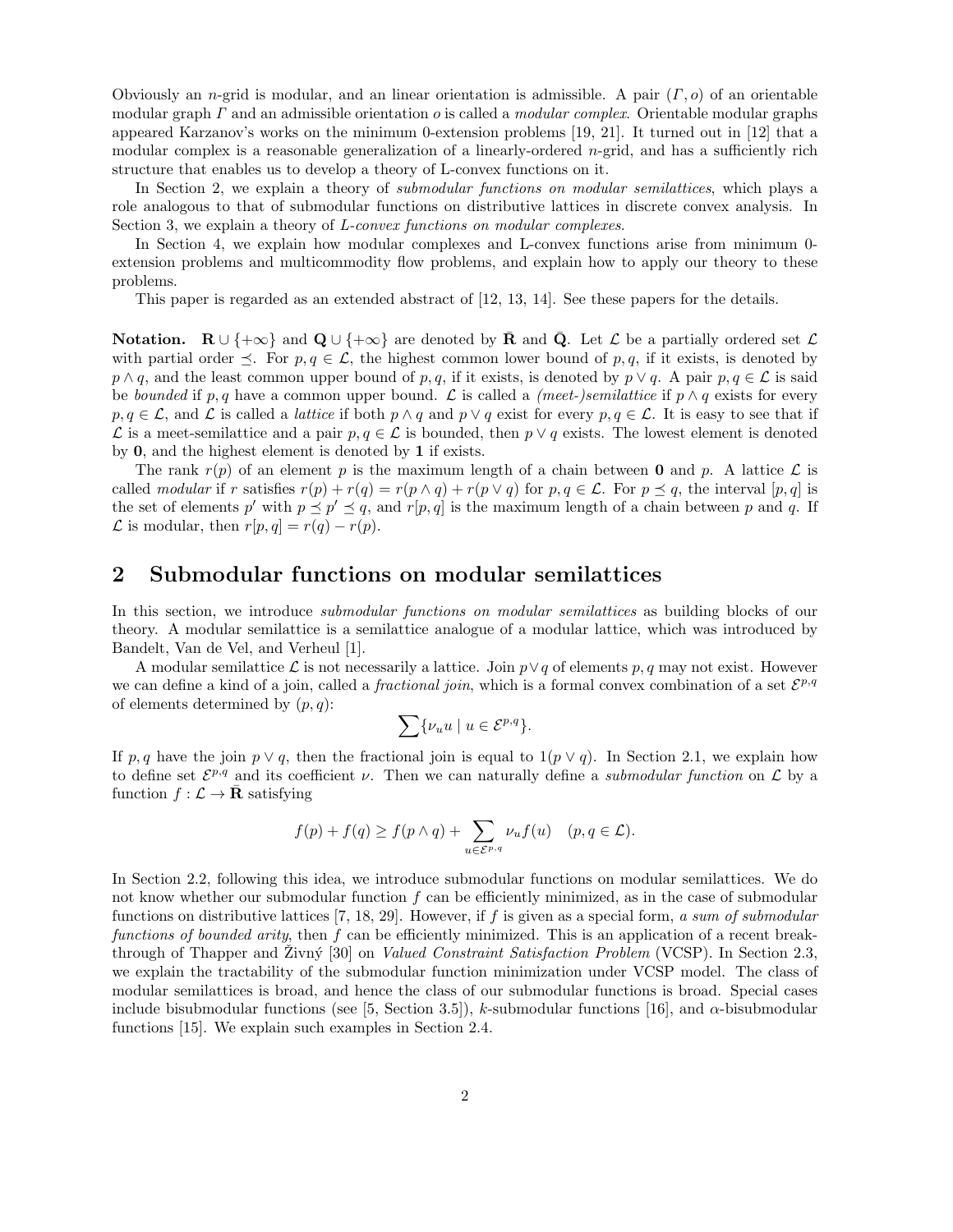

Figure 1: (*p, q*)-envelope

#### **2.1 Modular semilattices**

**Definition 2.1** ([1]). A semilattice  $\mathcal{L}$  is called *modular* if  $[\mathbf{0}, p]$  is a modular lattice for every  $p \in \mathcal{L}$ , and every pairwise bounded triple  $u, v, w$  has a common least upper bound  $u \vee v \vee w$ .

Let  $\mathcal L$  be a modular semilattice. As mentioned already, there is an appropriate notion of the *fractional join*, which is a formal convex combination  $\sum \{\nu_u u \mid u \in \mathcal{E}^{p,q}\}\$  of the set  $\mathcal{E}^{p,q}$  of elements, called the  $(p,q)$ *envelope*, determined by each pair  $(p, q)$ . See Figure 1. As in Figure 1,  $(p, q)$ -envelope  $\mathcal{E}^{p,q}$  is associated with the set of maximal extreme points in a polygon Conv  $I(p,q)$  in  $\mathbb{R}^2_+$ . The coefficient  $\nu_u$  is given by the valuation  $\nu$  of the normal cone [*u*] of *u* in Conv  $I(p,q)$ .

 $(p, q)$ **-envelope**  $\mathcal{E}^{p,q}$ . First we introduce the  $(p, q)$ -envelope  $\mathcal{E}^{p,q}$  for each pair  $(p, q)$ . Let  $(p, q)$  be a pair of elements in *L*. Let  $I(p,q)$  be the set of elements *u* represented by the join of some  $(p',q')$  with  $p \succeq p' \succeq p \wedge q \preceq q' \preceq q$ . This representation  $u = p' \vee q'$  is uniquely determined, where  $(p', q')$  is given as  $(p', q') = (p \land u, q \land u)$  [1, 12]. Define the map  $\varphi^{p,q}: I(p,q) \to \mathbb{R}^2_+$  by

$$
\varphi^{p,q}(u) := (r[p \wedge q, p \wedge u], r[p \wedge q, q \wedge u]) \quad (u \in I(p,q)).
$$
\n
$$
(2.1)
$$

Let Conv  $I(p,q)$  denote the convex hull of  $\varphi^{p,q}(I(p,q))$  in  $\mathbb{R}^2_+$ . The  $(p,q)$ *-envelope*  $\mathcal{E}^{p,q}$  is the set of elements  $u \in I(p,q)$  such that  $\varphi^{p,q}(u)$  is a maximal extreme point of Conv  $I(p,q)$ , where a maximal extreme point is an extreme point *z* in Conv  $I(p,q)$  such that every positive vector  $\epsilon$  it holds  $z + \epsilon \notin$ Conv  $I(p,q)$ . In fact, the map  $\varphi^{p,q}$  is injective on  $\mathcal{E}^{p,q}$  [12], and hence is a bijection between  $\mathcal{E}^{p,q}$  and the set of maximal extreme points of Conv  $I(p,q)$ .

**Valuation** *ν* **of convex cones in R**<sup>2</sup><sub>+</sub>. To define the coefficients  $\nu_u$  in the fractional join, we need notions of cone subdivisions of  $\mathbb{R}^2_+$  and a certain valuation of convex cones in  $\mathbb{R}^2_+$ . A *cone subdivision* of  $\mathbb{R}^2_+$  is a set *C* of 2-dimensional (closed convex) cones such that distinct  $C, C' \in \mathcal{C}$  have no common interior point, and the union of  $C$  is equal to  $\mathbb{R}^2_+$ . For cone subdivisions  $C, C'$ , the *common refinement* of *C* and *C ′* is the set of 2-dimensional cones that is the intersection of a cone in *C* and a cone in *C ′* . The common refinement is also a cone subdivision of  $\mathbb{R}^2_+$ .

Every closed convex cone  $C$  in  $\mathbb{R}^2_+$  is uniquely represented as

$$
C = \{(x, y) \in \mathbf{R}_+^2 \mid -x\sin\alpha + y\cos\alpha \le 0, -x\sin\beta + y\cos\beta \ge 0\}
$$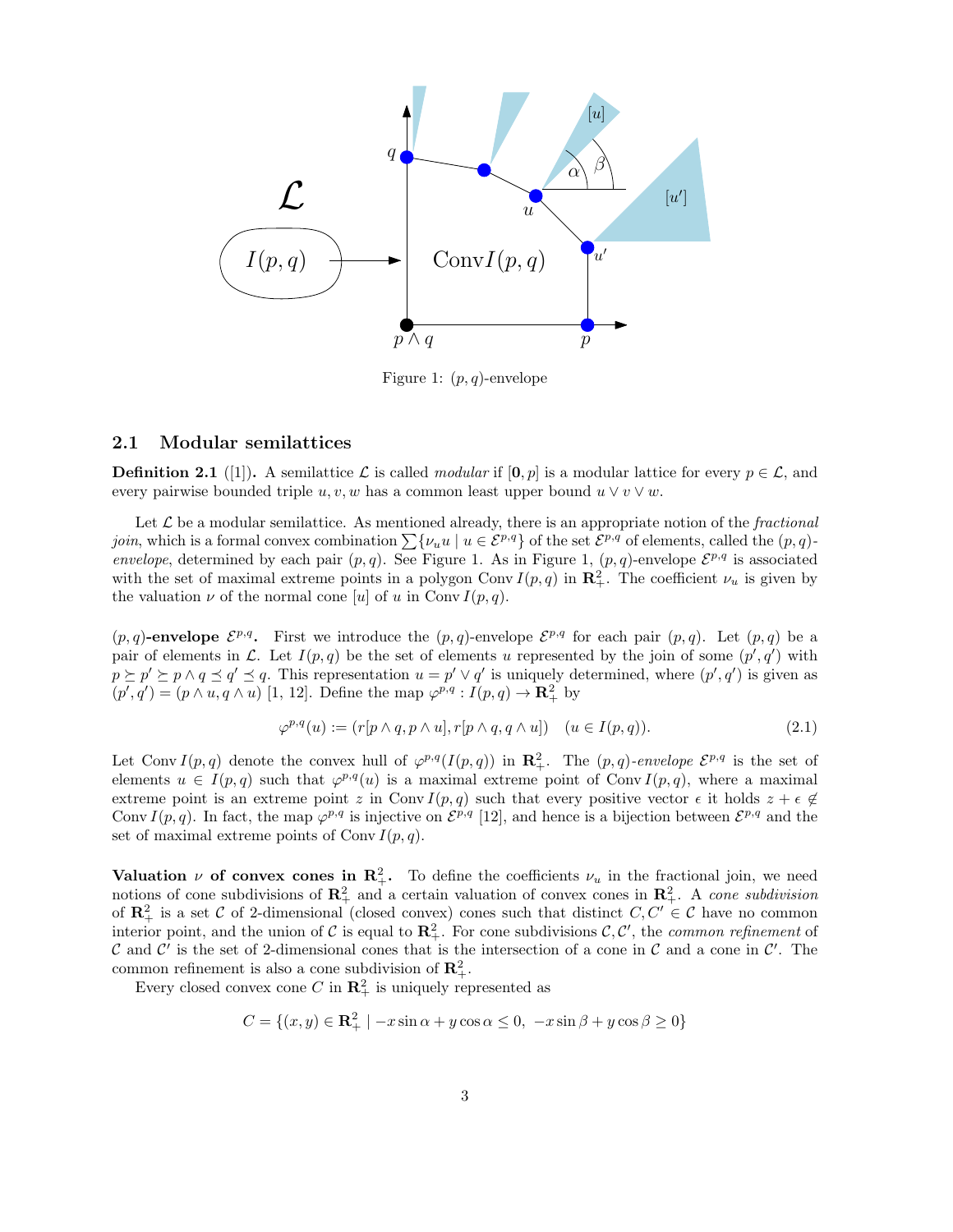for some  $0 \leq \beta \leq \alpha \leq \pi/2$ . Define  $\nu(C)$  by

$$
\nu(C) := \frac{\sin \alpha}{\cos \alpha + \sin \alpha} - \frac{\sin \beta}{\cos \beta + \sin \beta}.
$$
\n(2.2)

Then one can see the following properties of *ν*:

\n- (2.3) (1) 
$$
\nu(C) \geq 0
$$
, and  $\nu(C) > 0$  if C is full dimensional.
\n- (2)  $\nu(C) + \nu(C') = \nu(C \cap C') + \nu(C \cup C')$  for  $C \cap C' \neq \emptyset$ .
\n- (3)  $\nu(\mathbb{R}^2_+) = 1$ .
\n

**Fractional joins.** Let  $(p, q)$  be a pair of elements. Consider the  $(p, q)$ -envelope  $\mathcal{E}^{p,q}$ . For  $u \in \mathcal{E}^{p,q}$ , let  $[u] = [u]^{p,q}$  denote the set of nonnegative vectors  $w \in \mathbb{R}^2_+$  with  $\langle w, \varphi(u) \rangle = \max_{u' \in \mathcal{E}^{p,q}} \langle w, \varphi(u') \rangle$ , where  $\langle,\rangle$  is the standard inner product. Then [*u*] forms a closed convex cone in  $\mathbb{R}^2_+$ ; [*u*] is nothing but the intersection of  $\mathbb{R}^2_+$  and the normal cone at  $\varphi(u)$  of Conv *I*(*p, q*). The *fractional join* of (*p, q*) is a formal convex combination of  $u \in \mathcal{E}^{p,q}$  with coefficient  $\nu([u])$ , i.e.,

$$
\sum_{u \in \mathcal{E}^{p,q}} \nu([u]) u.
$$

We can also define the *fractional join operation* as follows. Let  $\mathcal{N}_\mathcal{L}^{p,q} := \{ [u] \mid u \in \mathcal{E}^{p,q}, [u] \text{ is } 2\text{-dimensional} \},$ which is a cone subdivision of  $\mathbb{R}^2$ . Let  $\mathcal{N}_\mathcal{L}$  be the common refinement of  $\mathcal{N}_\mathcal{L}^{p,q}$  over all  $(p,q) \in \mathcal{L} \times \mathcal{L}$ . For a cone *C* in  $\mathcal{N}_\mathcal{L}$ , we can define binary operation  $\vee_C$  as follows:  $p \vee_C q := \text{a unique element } u$  in  $\mathcal{E}^{p,q}$  with  $C \subseteq [u]$ . The *fractional join operation* is a formal sum of  $\vee_C$  over  $C \in \mathcal{N}$  with coefficient  $\nu(C)$ . Then, by definition and the valuation property (2.3), we obtain

$$
\sum_{u \in \mathcal{E}^{p,q}} \nu([u])u = \sum_{C \in \mathcal{N}_{\mathcal{L}}} \nu(C)(p \vee_C q) \quad (p, q \in \mathcal{L}).
$$
\n(2.4)

### **2.2 Submodular functions**

**Definition 2.2.** A function  $f : \mathcal{L} \to \overline{\mathbf{R}}$  is called *submodular* if it satisfies

$$
f(p) + f(q) \ge f(p \wedge q) + \sum_{u \in \mathcal{E}^{p,q}} \nu([u]^{p,q}) f(u) \quad (p, q \in \mathcal{L}).
$$
 (2.5)

By (2.4), we can define a submodular function by a function *f* satisfying

$$
f(p) + f(q) \ge f(p \wedge q) + \sum_{C \in \mathcal{N}_{\mathcal{L}}} \nu(C) f(p \vee_C q) \quad (p, q \in \mathcal{L}).
$$
 (2.6)

In the case where *f* takes a finite value, a small set of inequalities defines the submodularity. A pair  $(p,q)$  is called *antipodal* if  $\mathcal{E}^{p,q} \subseteq \{p,q\}$ , or equivalently, if  $r[p',p]r[q',q] \geq r[p \wedge q,p']r[p \wedge q,q']$  for every  $(p', q')$  with  $p \succeq p' \succeq p \land q \preceq q' \preceq q$ .

**Theorem 2.3** ([12]).  $f : \mathcal{L} \to \mathbf{R}$  *is submodular on*  $\mathcal{L}$  *if and only if it satisfies* 

$$
f(p) + f(q) \ge f(p \wedge q) + f(p \vee q)
$$

*for every bounded pair* (*p, q*) *and*

$$
r[p \wedge q, q]f(p) + r[p \wedge q, p]f(q) \ge (r[p \wedge q, p] + r[p \wedge q, q])f(p \wedge q)
$$

*for every antipodal pair* (*p, q*)*.*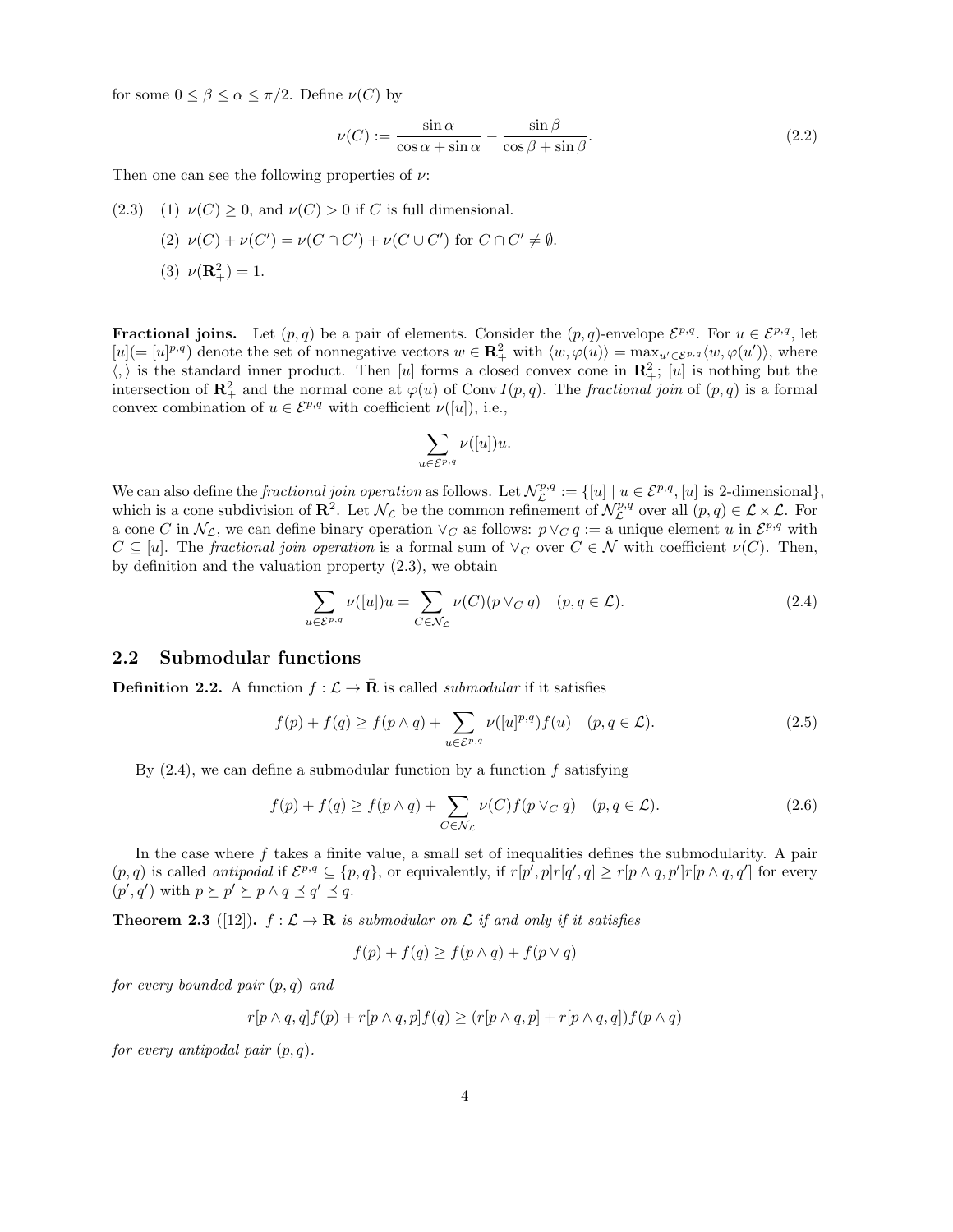In many cases, a modular semilattice in question is the *n* product  $\mathcal{L}^n$  of a small modular semilattice *L*; the direct product of modular semilattice is also a modular semilattice. For *C* ∈  $\mathcal{N}_\mathcal{L}$ , extend operation  $\vee_C : \mathcal{L} \times \mathcal{L} \to \mathcal{L}$  to  $\mathcal{L}^n \times \mathcal{L}^n \to \mathcal{L}^n$  by  $(p_1, p_2, \ldots, p_n) \vee_C (q_1, q_2, \ldots, q_n) := (p_1 \vee_C q_1, p_2 \vee_C q_2, \ldots, p_n \vee_C q_n).$ 

**Theorem 2.4** ([12]).  $f$  is submodular on  $\mathcal{L}^n$  if and only if  $f$  satisfies (2.6).

**Submodularity with respect to a valuation.** A *valuation* on  $\mathcal{L}$  is a function  $v : \mathcal{L} \to \mathbf{R}$  satisfying  $v(p) < v(q)$  for  $p \prec q$  and  $v(p) + v(q) = v(p \wedge q) + v(p \vee q)$  for any bounded pair p, q. The rank function r is a valuation. In the definitions of  $\varphi^{p,q}$ , we can use any valuation *v* instead of *r*. Hence we call a function satisfying the condition in Definition 2.2 with *r* being replaced by *v* a *submodular function with respect to v*. We will see a particular example in Section 2.4.

### **2.3 Tractability under VCSP model**

Consider the minimization problem on a submodular function  $f$  on the  $n$  product  $\mathcal{L}^n$  on modular semilattice  $\mathcal{L}$ . This problem is tractable if the problem is represented as a valued CSP form, though we do not know whether *f* can be minimized by calling an oracle of *f* in time polynomial of *n* and  $|L|$ .

Let *D* be a finite set. A *cost function f* on *D* is a function from  $D^{\overline{k}}$  to  $\overline{Q}$  for some positive integer  $k = \text{ar}(f)$ , called the *arity* of *f*. A (valued-constraint) *language* is a finite set  $\Omega$  of cost functions on *D*. *Valued CSP (Valued Constraint Satisfaction Problem)* on *Ω* is:

**VCSP**[ $\Omega$ ]: Given  $n \in \mathbb{Z}_+$  and  $c^f_{i_1, i_2, ..., i_{\text{ar}(f)}} \in \mathbb{Q}_+$  ( $f \in \Omega, 1 \leq i_1 < i_2 < \cdots < i_{\text{ar}(f)} \leq n$ )

Minimize 
$$
\sum_{f \in \Omega; i_1, i_2, \dots, i_{\text{ar}(f)}} c^f_{i_1, i_2, \dots, i_{\text{ar}(f)}} f(x_{i_1}, x_{i_2}, \dots, x_{i_{\text{ar}(f)}}) \text{ over } (x_1, x_2, \dots, x_n) \in D^n.
$$

See [32] for a formal treatment of valued CSP. In this model, the size of input is  $O(|\Omega|n^KB)$ , where *K* is the maximum arity of a cost function in  $\Omega$ , and *B* is a bit length representing *c* and *f*. By a polynomial of the input we mean a polynomial of  $|\Omega|n^K$  (and *B*). Then **VCSP**[ $\Omega$ ] has an IP formulation of polynomial size. This gives the following natural LP relaxation, called the *Basic-LP*.

Basic-LP: Min. 
$$
\sum_{f \in \Omega; i_1, i_2, ..., i_{\text{ar}(f)}} \sum_{p_i \in D} c^f_{i_1, i_2, ..., i_{\text{ar}(f)}} f(p_1, p_2, ..., p_{\text{ar}(f)}) \lambda^{f; p_1, p_2, ..., p_{\text{ar}(f)}}_{i_1, i_2, ..., i_{\text{ar}(f)}}
$$
  
s.t. 
$$
\sum_{\exists k, (i_k, p_k) = (i, p)} \lambda^{f; p_1, p_2, ..., p_{\text{ar}(f)}}_{i_1, i_2, ..., i_{\text{ar}(f)}} = \lambda^p_i \quad (f \in \Lambda, 1 \le i \le n, p \in D),
$$

$$
\sum_{p \in D} \lambda^p_i = 1 \quad (1 \le i \le n),
$$

$$
\lambda^{f; p_1, p_2, ..., p_{\text{ar}(f)}}_{i_1, i_2, ..., i_{\text{ar}(f)}} \ge 0, \ \lambda^p_i \ge 0.
$$

Recently, Thapper and  $\bar{Z}$ ivný [30] discovered a surprising criterion for which the Basic-LP is exact, and consequently  $VCSP[\Omega]$  is solvable in polynomial time. Their criterion is described by the notion of fractional polymorphisms. An *operation* on *D* is a function from  $D \times D$  to *D*. The set of all operations on *D* is denoted by  $\mathcal{O}$ . By component-wise action, we extend an operation on *D* to an operation on  $D^n$ . A *fractional polymorphism* for language  $\Omega$  is a function  $\omega : \mathcal{O} \to \mathbf{R}_{+}$  satisfying

$$
\sum_{g \in \mathcal{O}} \omega(g) = 1,
$$
\n
$$
\sum_{g \in \mathcal{O}} \omega(g) f(g(p, q)) \leq \frac{1}{2} f(p) + \frac{1}{2} f(q) \quad (f \in \Omega, (p, q) \in D^{\text{ar}(f)} \times D^{\text{ar}(f)}).
$$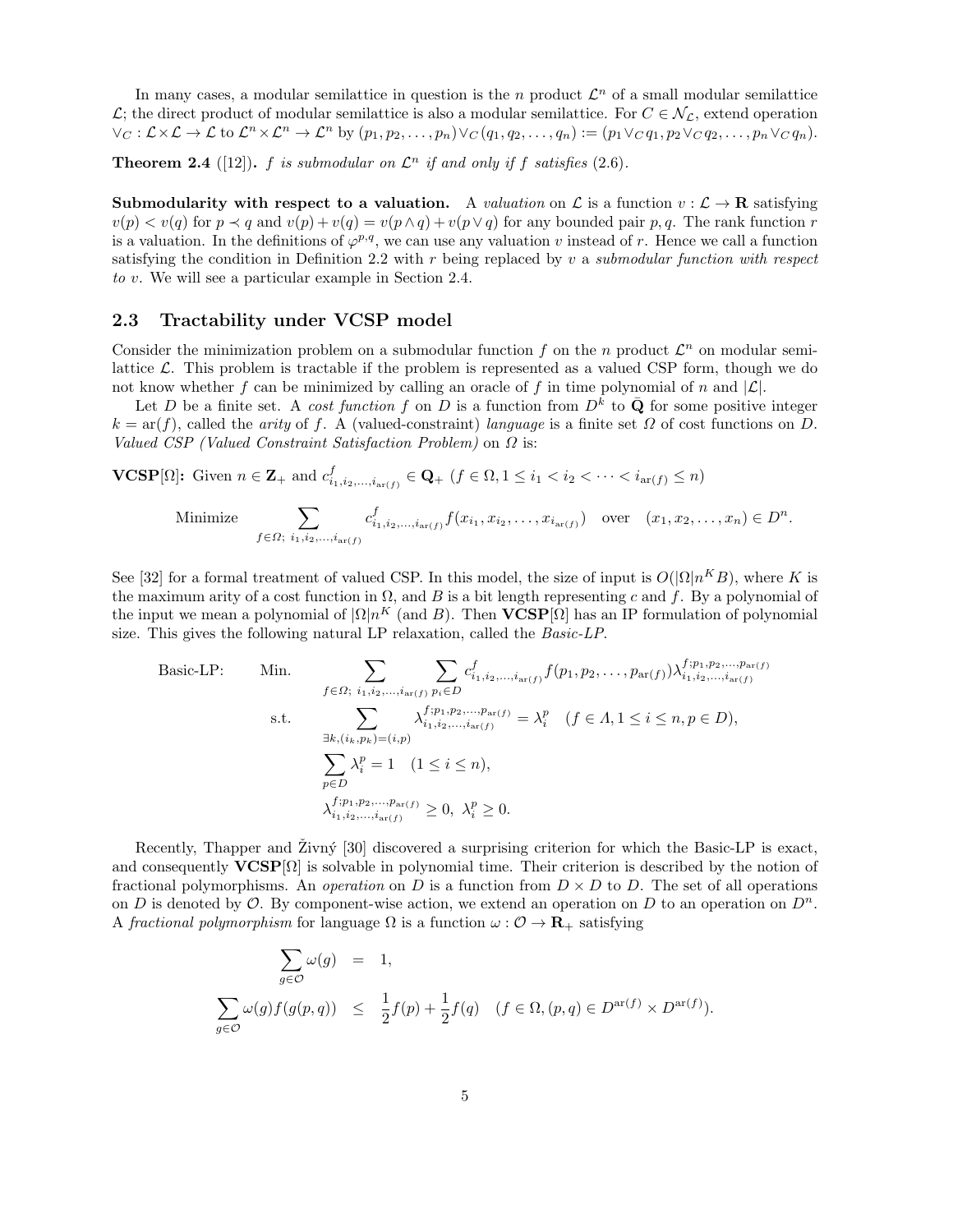**Theorem 2.5** ([30]). *If*  $\Omega$  *has a fractional polymorphism*  $\omega$  *such that the nonzero support of*  $\omega$  *includes a semilattice operation, then Basic-LP is exact, and* **VCSP**[Ω] *is solvable in polynomial time.*

Here a semilattice operation is an operation *g* satisfying  $g(p,q) = g(q,p)$ ,  $g(p,p) = p$ ,  $g(p,q(q,r)) =$  $g(g(p,q), r)$  for  $p, q, r \in D$ . See [23, 31] for subsequent developments.

Consider the case where D is a modular semilattice  $\mathcal{L}$ . A language on  $\mathcal{L}$  is *submodular* if each cost function is submodular (on the product of  $\mathcal{L}$ ). Define  $\omega_{\mathcal{L}} : \mathcal{O} \to \mathbf{R}_+$  by

$$
\omega_{\mathcal{L}}(g) := \begin{cases}\n1/2 & \text{if } g = \wedge, \\
\nu(C)/2 & \text{if } \exists C \in \mathcal{N}_{\mathcal{L}}, g = \vee_C, \\
0 & \text{otherwise,} \n\end{cases} \quad (g \in \mathcal{O}).
$$
\n(2.7)

Theorem 2.4 and the property  $(2.3)$  of  $\nu$  imply:

**Theorem 2.6** ([12]).  $\omega_{\mathcal{L}}$  *is a fractional polymorphism for any submodular language on modular semilattice L.*

Since *∧* is a semilattice operation, from Theorem 2.5 we obtain:

**Theorem 2.7** ([12])**.** *Suppose that*  $\Omega$  *is a submodular language on modular semilattice*  $\mathcal{L}$ *. Then*  $\mathbf{VCSP}[\Omega]$ *is solvable in polynomial time.*

In the case where  $\mathcal{L}$  is the product of distinct modular semilattices  $\mathcal{L}_1, \mathcal{L}_2, \ldots, \mathcal{L}_n$ , a sum of submodular functions of bounded arity is minimized by Basic-LP [12].

#### **2.4 Examples**

Here we explain relations between our submodular functions and other submodular-type functions. Consider the case where a modular semilattice  $\mathcal L$  is a lattice. Then  $\mathcal L$  is a modular lattice. For every pair  $(p, q)$ , the fractional join of  $(p, q)$  is equal to  $p \vee q$ . Therefore our definition of submodular functions coincides with the ordinary definition of submodular functions on (modular) lattices.

**Bisubmodular functions.** Consider the 3-element poset  $S_2 := \{+,0,-\}$  ordered by  $+ \succ 0$   $\prec -$  with no relation between + and *−*. Define binary operation *⊔* on *S*<sup>2</sup> by

$$
x \sqcup y := \begin{cases} x \lor y & \text{if } x \preceq y \text{ or } y \preceq x, \\ 0 & \text{if } \{x, y\} = \{+, -\}.\end{cases}
$$
\n
$$
(2.8)
$$

Next consider the *n* product  $S_2^n$  of  $S_2$ . Define  $\sqcup$  by  $(p_1, p_2, \ldots, p_n) \sqcup (q_1, q_2, \ldots, q_n) := (p_1 \sqcup q_1, p_2 \sqcup q_2)$  $q_2, \ldots, p_n \sqcup q_n$ .

A function  $f$  on  $S_2$ <sup>n</sup> is called *bisubmodular* if

$$
f(p) + f(q) \ge f(p \wedge q) + f(p \sqcup q) \quad (p, q \in S_2^{n}).
$$
\n(2.9)

It is obvious that  $S_2$  is a modular semilattice, and so is its direct product.

**Proposition 2.8** ([14]).  $f : S_2^n \to \overline{\mathbf{R}}$  is bisubmodular if and only if f is submodular on modular *semilattice*  $S_2$ <sup>*n*</sup>.

It should be noted that the set  $(2.5)$  of inequalities corresponding to  $S_2^{\{n\}}$  is *different* from  $(2.9)$ . However they defines the same class of functions. The explicit description of the  $(p, q)$ -envelope and fractional joins is given by [14].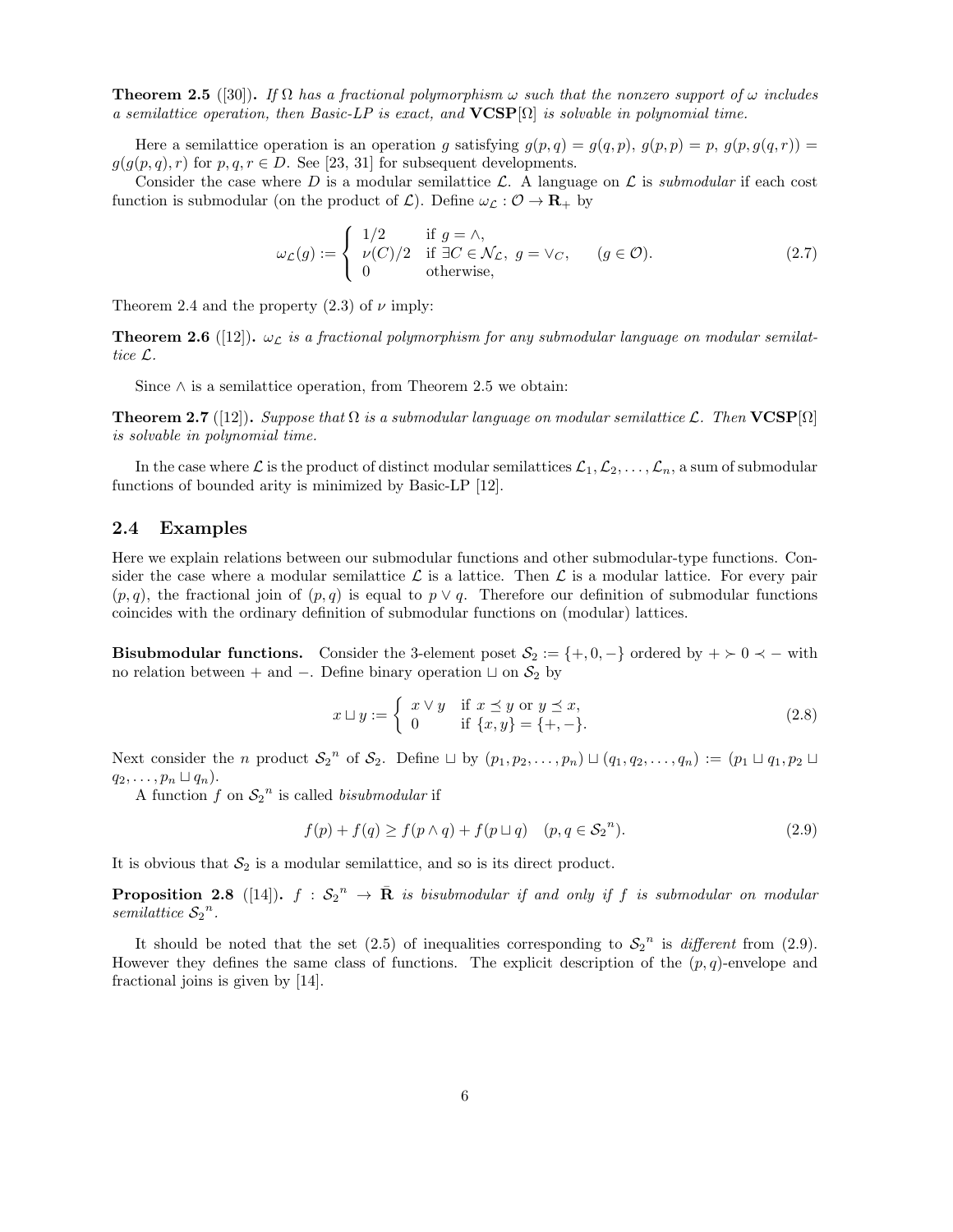*k***-submodular functions.** Huber and Kolmogorov [16] introduced the notion of *k*-submodular functions as a generalization of the bisubmodularity. Consider a  $k + 1$  element poset  $S_k$  having a special element 0, ordered by  $0 \le x \le \mathcal{S}_k \setminus \{0\}$  with no relation among  $\mathcal{S}_k \setminus \{0\}$ . As above, define binary operation

$$
x \sqcup y := \begin{cases} x \lor y & \text{if } x \preceq y \text{ or } y \preceq x, \\ 0 & \text{if } 0 \neq x \neq y \neq 0. \end{cases}
$$
 (2.10)

Consider the product  $S_k^{\ n}$ , and extend  $\sqcup$  to an operation on  $S_k^{\ n}$ , as above. A function  $f: S_k^{\ n} \to \bar{\mathbf{R}}$  is called *k-submodular* if

$$
f(p) + f(q) \ge f(p \wedge q) + f(p \sqcup q) \quad (p, q \in \mathcal{S}_k^n). \tag{2.11}
$$

Again  $S_k^{\ n}$  is a modular semilattice. Then we have:

**Proposition 2.9** ([14]).  $f : S_k^n \to \overline{\mathbf{R}}$  is k-submodular if and only if f is submodular on modular *semilattice*  $S_k^n$ .

*α***-bisubmodular functions.** Huber, Krokhin, and Powell [15] introduced the notion of *α*-bisubmodular function on  $S_2^{\{n\}}$  for classifying tractable VCSP on 3-element set. In addition to  $\sqcup$ , define a new binary operation  $\sqcup_+$  on  $S_2 = \{-,0,+\}$  by

$$
x \sqcup_{+} y = \begin{cases} + & \text{if } \{x, y\} = \{-, +\}, \\ x \sqcup y & \text{otherwise,} \end{cases} \tag{2.12}
$$

and extend it to an operation on  $S_2^{\ n}$ . For  $\alpha \in (0,1]$ , a function  $f: S_2^{\ n} \to \mathbf{R}$  is called  $\alpha$ -bisubmodular  $(toward +)$  if

$$
f(p) + f(q) \ge f(p \wedge q) + \alpha f(p \sqcup q) + (1 - \alpha)f(p \sqcup_{+} q) \quad (p, q \in S_2^{n}).
$$
\n(2.13)

In particular, 1-bisubmodularity is bisubmodularity.

Our framework also includes  $\alpha$ -bisubmodularity. Recall the end of Section 2.2 for the submodularity with respect to a valuation. For  $\alpha \in (0,1]$ , define a valuation of  $S_2$  by

$$
v_{\alpha}(0) := 0, \ v_{\alpha}(+) := 1, \ v_{\alpha}(-) := 2\alpha \sqrt{2} \alpha.
$$
 (2.14)

Then  $v_{\alpha}$  is extended to a valuation of  $S_2^{\ n}$ .

**Proposition 2.10** ([14]).  $f : S_2^{\{n\}} \to \overline{\mathbf{R}}$  *is*  $\alpha$ -bisubmodular if and only if f is submodular on modular *semilattice*  $S_2$ <sup>*n*</sup> *with respect to valuation*  $v_\alpha$ *.* 

# **3 L-convex functions on modular complexes**

In this section, we explain a theory of L-convex functions on modular complexes. In Section 3.1, we explain several structural properties of a modular complex. In Section 3.2, we introduce L-convex functions on a modular complex, and present their intriguing minimization properties. In Section 3.3, we discuss examples. L<sup> $\sharp$ </sup>-convex functions by Murota [27], strongly tree-submodular functions by Kolmogorov [22], and UJ-convex functions by Fujishige [6] can be understood as L-convex functions on special modular complexes.

#### **3.1 Modular complexes**

Let *Γ* be an orientable modular graph with an admissible orientation *o*. A pair (*Γ, o*) is called a *modular complex*. See Figures 2 for a modular complex. In this section we show that a modular complex has a subdivision operation, which enable us to consider a kind of the neighborhood around each vertex; see Figure 3.

Since an admissible orientation is acyclic, *o* induces a partial order  $\preceq$  on  $V<sub>r</sub>$ . Then every interval is a modular lattice.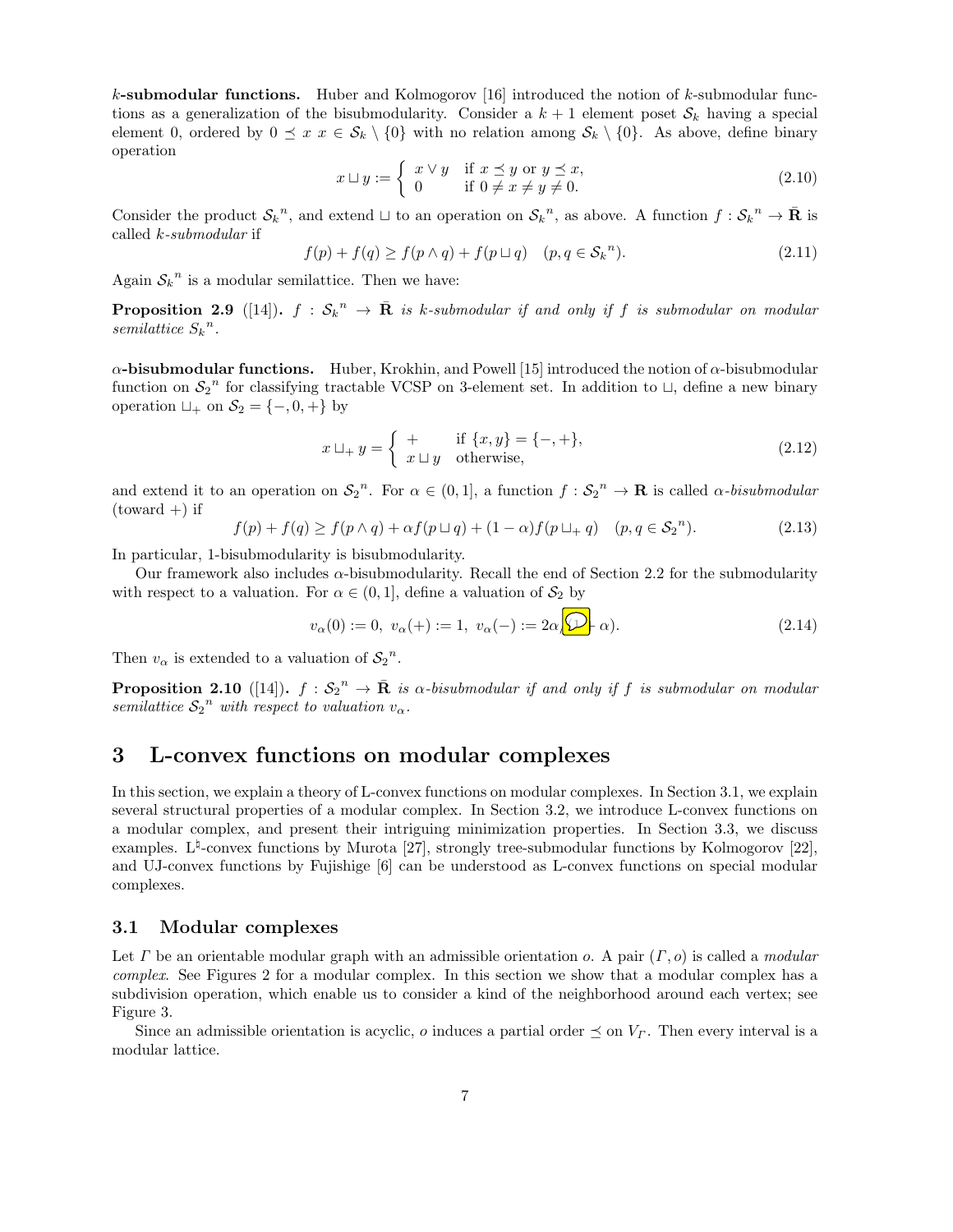

Figure 2: Modular complex



Figure 3: 2-subdivision and neighborhood semilattices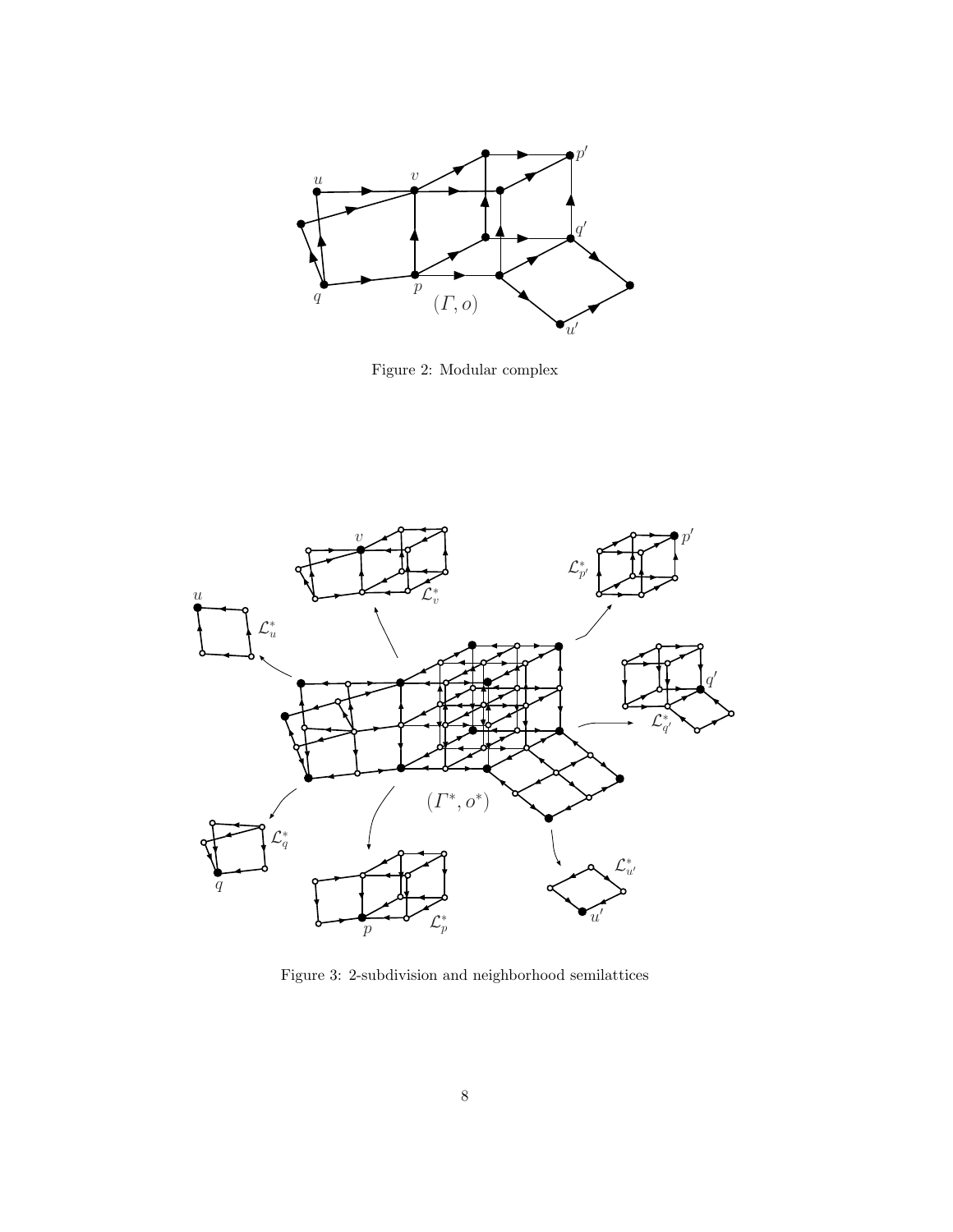**Lemma 3.1** ([12]). *If*  $p \leq q$ *, then* [p, q] *is a modular lattice.* 

We are interested in special intervals. A pair  $(p, q)$  is called *Boolean* if  $p \prec q$  and  $[p, q]$  is a geometric modular lattice, where a modular semilattice is *geometric* (or *complemented*) if every element is a join of atoms (rank 1 elements). We define relation *⊑* by

$$
p \sqsubseteq q \Leftrightarrow (p,q)
$$
 is a Boolean pair.

For a Boolean pair  $(p, q)$ , any  $(p', q')$  with  $p \leq p' \leq q' \leq q$  is Boolean. Note that the relation  $\sqsubseteq$  is not transitive. A Boolean pair  $(p, q)$  is also denote by  $q/p$ . For a vertex p, define subset  $\mathcal{L}_p^+$  by

$$
\mathcal{L}_p^+ := \{ q \in V_\Gamma \mid p \sqsubseteq q \}, \quad \mathcal{L}_p^- := \{ q \in V_\Gamma \mid q \sqsubseteq p \}. \tag{3.1}
$$

We regard  $\mathcal{L}_p^+$  as a poset with the partial order induced by  $\subseteq$ , and  $\mathcal{L}_p^-$  as a poset with the partial order induced by the reverse of *⊑*.

**Proposition 3.2** ([12]). For every vertex p,  $\mathcal{L}_p^+$  and  $\mathcal{L}_p^-$  are geometric modular semilattices with the *lowest element p.*

The 2*-subdivision Γ<sup>∗</sup>* of *Γ* is a simple undirected graph on the set of all Boolean pairs with edges given as:  $q/p$  and  $q'/p'$  are adjacent if and only if  $p = p'$  and  $qq' \in E_{\Gamma}$  or  $q = q'$  and  $pp' \in E_{\Gamma}$ . The orientation  $o^*$  for  $\Gamma^*$  is given as:  $q'/p' \to q/p$  if  $p = p'$  and  $q' \to q$  in  $o$ , or  $q = q'$  and  $p \to p'$  in  $o$ .

**Theorem 3.3** ([12]). The 2-subdivision  $\Gamma^*$  is orientable modular and orientation  $o^*$  is admissible.

Hence  $(\Gamma^*, o^*)$  is also a modular complex, which is called the 2*-subdivision* of  $(\Gamma, o)$ . By embedding  $p \mapsto (p, p)$ , we can regard  $V_{\Gamma} \subseteq V_{\Gamma^*}$ . The admissible orientation  $o^*$  is oriented so that the vertices in  $V_{\Gamma}$ are all sinks. For each vertex  $p \in V_\Gamma$ , define the *neighborhood semilattice*  $\mathcal{L}_p^* := \mathcal{L}_p^+(F^*, o^*)$ , which is a geometric modular semilattice with the lowest element *p*

We introduce a special class of modular complexes, which will turn out to be fundamental and useful. A modular complex  $(\Gamma, o)$  is called *transitive* if  $\Gamma$  is transitive, or equivalently, if every pair  $p, q \in V$ <sup>r</sup> with  $p \preceq q$  is Boolean.

**Lemma 3.4** ([13]). *The* 2-subdivision  $(\Gamma^*, o^*)$  is transitive.

#### **3.2 L-convex functions**

Next we introduce the concept of L-convex functions for a modular complex (*Γ, o*). Consider the 2 subdivision  $(\Gamma^*, o^*)$  of  $(\Gamma, o)$ . For a function  $g: V_\Gamma \to \overline{\mathbf{R}}$ , define  $\overline{g}: V_{\Gamma^*} \to \overline{\mathbf{R}}$  by

$$
\bar{g}(q/p) := \frac{g(p) + g(q)}{2} \quad (q/p \in V_{\Gamma^*}).
$$
\n(3.2)

A set *B* of vertices is  $\subseteq$ -connected if for every  $p, q \in B$  there is a sequence  $(p = p_0, p_1, p_2, \ldots, p_n = q)$ with  $p_i \subseteq p_{i+1}$  or  $p_{i+1} \subseteq p_i$  for  $i = 0, 1, 2, ..., n-1$ .

**Definition 3.5.** A function  $g: V_\Gamma \to \overline{\mathbf{R}}$  is *L-convex* on  $(\Gamma, o)$  if dom *g* is  $\subseteq$ -connected, and  $\overline{g}$  is submodular on  $\mathcal{L}_p^*$  for every  $p \in \text{dom } g$ .

An L-convex function is a submodular function on the interval formed each Boolean pair.

**Lemma 3.6** ([12]). If g is L-convex, then g is submodular on  $\mathcal{L}_p^+$  and on  $\mathcal{L}_p^-$  for every vertex  $p \in \text{dom } g$ .

In the case of transitive modular complexes, the converse holds.

**Proposition 3.7** ([14]). *Suppose that*  $(\Gamma, o)$  *is transitive. Then g is L-convex on*  $(\Gamma, o)$  *if and only if g is submodular on*  $\mathcal{L}_p^+$  *and on*  $\mathcal{L}_p^-$  *for every*  $p \in \text{dom } g$ *.* 

Once a minimizer of  $\bar{g}$  over  $(\Gamma^*, o^*)$  is obtained, so is a minimizer of *g* over  $(\Gamma, o)$ . The following property says that, in a sense, it suffices to consider L-convex functions on transitive modular complexes.

**Lemma 3.8** ([13]). If g is an L-convex function on  $(\Gamma, o)$ , then  $\bar{g}$  is an L-convex function on  $(\Gamma^*, o^*)$ .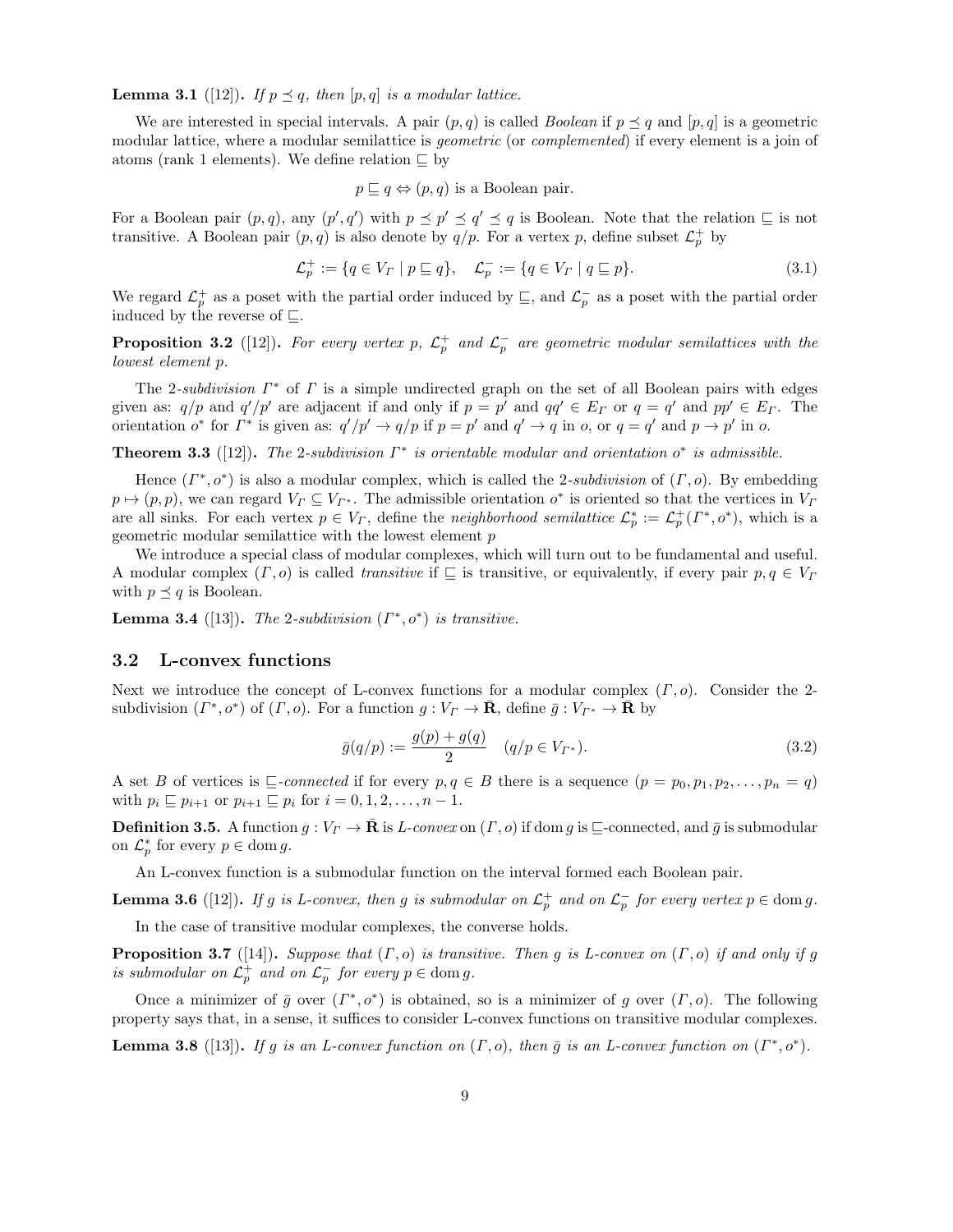**L-optimality criterion and steepest descent algorithm.** We consider the minimization of L-convex functions. As in the case of L<sup> $\natural$ </sup>-convex functions, a local optimality guarantees the global optimality, and the local optimality is checked by submodular function minimizations.

**Theorem 3.9** ([12]). For an L-convex function g on  $(\Gamma, o)$  and  $p \in V_\Gamma$ , the following conditions are *equivalent:*

- $(1)$   $q(p) = \min\{q(q) | q \in V_r\}.$
- (2)  $g(p) = \min\{g(q) | q \in \mathcal{L}_p^+ \cup \mathcal{L}_p^-\}.$

The condition (2) can be checked by minimizing *g* over  $\mathcal{L}_p^+$  and *g* over  $\mathcal{L}_p^-$ . This leads us to the following descent algorithm, which is a straightforward generalization of the steepest descent algorithm of L*♮* -convex functions [27].

#### **Steepest Descent Algorithm**

**Input:** An L-convex function *g* and a vertex  $p \in V_r$ .

**step 1:** Let *q* be a minimizer of *g* over  $\mathcal{L}_p^- \cup \mathcal{L}_p^+$ 

**step 2:** If  $g(p) = g(q)$ , then *p* is optimal, and stop.

**step 3:**  $p := q$ , and go to step 1.

In applications, a modular complex in question is the product of small modular complexes  $(F_i, o_i)$  ( $i =$ 1, 2, ..., n), and L-convex function g is a sum of L-convex functions  $g_j$  of small arity. Then step 1 is conducted by minimizing a sum of submodular functions of bounded arity, which can be efficiently solved by the argument in Section 2.3.

We need to estimate the number of iteration of the algorithm to obtain a complexity bound. In the case of  $L^{\sharp}$ -convex functions, the number of iterations is bounded by the  $l_{\infty}$ -diameter of the effective domain. We do not know whether a similar bound holds for our cases in general. However, in the case where (*Γ, o*) is transitive, an analogous bound holds.

Let  $\Gamma^{\Delta}$  be the graph on the vertex set  $V_{\Gamma}$  with the edges given as

$$
pq \in E_{\Gamma^{\Delta}} \Leftrightarrow (p \wedge q, p \vee q) \text{ is a Boolean pair.}
$$
\n(3.3)

Since  $p \subseteq q$  implies  $pq \in E_{\Gamma^{\Delta}}$ , the steepest descent algorithm yields a path in  $\Gamma^{\Delta}$ . Let opt $(g)$  be the set of minimizers of *g*. Obviously the total number of the iterations (= the length of the path in  $\Gamma^{\Delta}$ ) is at least  $d_{\Gamma^{\Delta}}(p, \text{opt}(g)) = \min_{q \in \text{opt}(g)} d_{\Gamma^{\Delta}}(p, q)$ . This lower bound is attained when  $(\Gamma, o)$  is transitive, and the initial point *p* is a sink or a source, where a sink is a vertex *p* with  $\mathcal{L}_p^- = \{p\}$  and a source is a vertex *p* with  $\mathcal{L}_p^+ = \{p\}.$ 

**Theorem 3.10** ([13])**.** *Suppose that* (*Γ, o*) *is transitive, and p is a sink or a source. The total number of the iterations of the steepest descent algorithm is equal to*  $d_{\Gamma^{\Delta}}(p, \text{opt}(q))$ .

In particular, the path produced by the algorithm is a geodesic from  $p$  to  $opt(g)$ ; the proof needs a deep geometric investigation of the graph *Γ <sup>∆</sup>* [13].

The assumption of Theorem 3.10 is not restrictive. Recall Lemmas 3.4 and 3.8. To guarantee the iteration bound in Theorem 3.10, simply apply the steepest descent algorithm to  $\bar{g}$  on  $(I^*, o^*)$  instead of *g* on (*Γ, o*). Furthermore we can conduct this without an explicit reference of the 2-subdivision. This leads us to the following variation of the steepest descent algorithm, called the *geodesic descent algorithm*.

#### **Geodesic Descent Algorithm**

**Input:** An L-convex function *g* and a vertex  $p \in V<sub>\Gamma</sub>$ .

**step 1:** Let  $q^-$  and  $q^+$  be minimizers of *g* over  $\mathcal{L}_p^-$  and  $\mathcal{L}_p^+$ , respectively, with the property  $q^- \sqsubseteq q^+$ .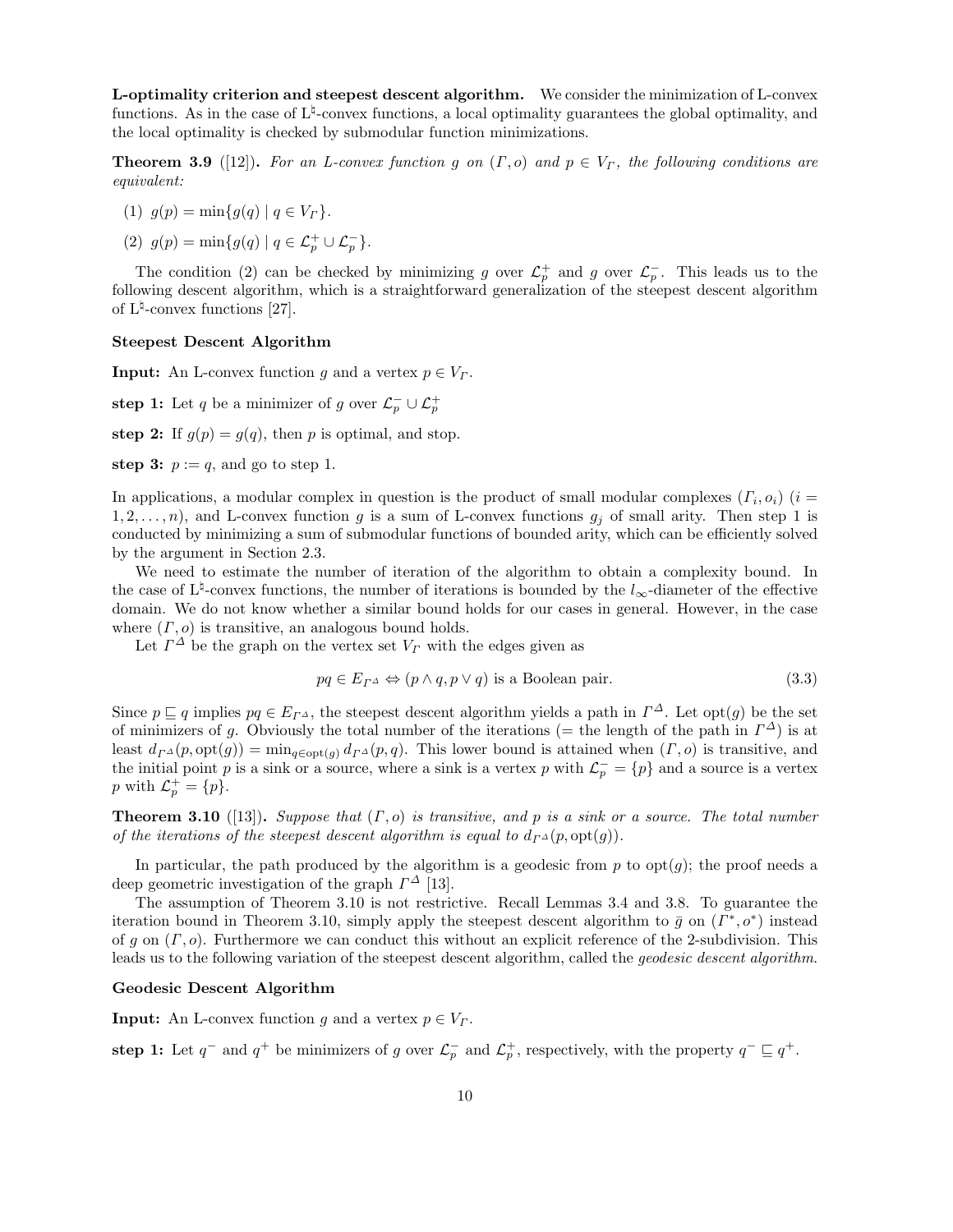**step 2:** Let *q* be a minimizer of *g* over  $[q^-, q^+]$ .

**step 3:** If  $g(p) = g(q)$ , then *p* is optimal, and stop.

**step 4:**  $p := q$ , and go to step 1.

By a simple application of inequality  $(2.5)$ , one can see that a pair  $(q^-, q^+)$  of minimizers in step 1 always exists. This algorithm emulates the steepest descent algorithm for  $\bar{g}$ ;  $q^+/q^-$  is a steepest direction at *p/p*, and  $q/q$  is a next steepest direction at  $q^+/q^-$ . Hence we get the following.

**Corollary 3.11** ([13])**.** *The total number of the iterations of the geodesic descent algorithm is equal to*  $d_{\Gamma^{\Delta}}(p, \text{opt}(g)).$ 

#### **3.3 Examples**

Let *T* be a tree with an orientation. We call the resulting modular complex an *oriented tree*. Then we can define binary operations  $m^-$  and  $m^+$  (*midpoint operators*) as follows. For  $p, q \in V_T$  there uniquely exists a pair  $(u, v)$  of vertices such that  $d_T(p, u) = d_T(u, q) = [d_T(p, q)/2]$  and  $d_T(p, q) = d_T(p, u) +$  $d_T(u, v) + d_T(v, q)$ . Then  $d_T(u, v) = 0$  or 1. Define  $m^-$  and  $m^+$  by

$$
(m^-(p,q), m^+(p,q)) := \begin{cases} (u,v) & \text{if } u \le v \\ (v,u) & \text{if } v \le u \end{cases}
$$
\n
$$
(3.4)
$$

This definition is a straightforward generation of one given by Kolmogorov [22] for the case where the tree has a root.

Consider the product  $(\Gamma, o)$  of oriented trees. By component-wise actions of  $m^+$  and  $m^-$ , we obtain operations on  $V_\Gamma$  which are also denoted by  $m^+$  and  $m^-$ , respectively.

**Proposition 3.12** ([14])**.**  $g: V_\Gamma \to \mathbf{R}$  is L-convex on the product  $(\Gamma, o)$  of oriented trees if and only if *it satisfies*

$$
g(p) + g(q) \ge g(m^+(p, q)) + g(m^-(p, q)) \quad (p, q \in V_\Gamma). \tag{3.5}
$$

In the case where each oriented tree has a root vertex, our submodular function coincides with Kolmogorov's strongly tree-submodular function [23], which is defined to be a function satisfying (3.5). Hence we obtain the following.

**Proposition 3.13** ([14])**.** *g is strongly tree-submodular if and only if g is L-convex on the product of rooted trees.*

 $\mathbf{L}^{\natural}$ -convex functions. A *linear n*-grid is a pair  $(\mathrm{Gr}^n, o)$  of an *n*-grid  $\mathrm{Gr}^n$  and a linear orientation *o*. Then  $(Gr<sup>n</sup>, o)$  is a modular complex, and is the *n* product of directed paths. Recall that a linear *n*-grid is identified with  $\mathbf{Z}^n$ . Then (3.5) coincides with the discrete midpoint convexity (1.1).

**Proposition 3.14** ([14]).  $g: \mathbf{Z}^n \to \bar{\mathbf{R}}$  is  $L^{\natural}$ -convex if and only if g is L-convex on the linear *n*-grid.

**UJ-convex functions.** Fujishige [6] introduced a *UJ-convex function* as a function  $g$  on  $\mathbf{Z}^n$  such that the piecewise-linear interpolation  $\bar{g}$  of  $g$  with respect to the Union-Jack subdivision is convex on  $\mathbb{R}^n$ . The *Union-Jack subdivision* is a triangulation of  $\mathbb{Z}^n$  each of whose full dimensional simplexes is the convex hull of

$$
x + \sum_{k=1}^{j} \sigma_{i_k} e_{i_k} \quad (j = 0, 1, 2, \dots, n)
$$

for some even vector  $x \in (2\mathbb{Z})^n$ ,  $\{-1,1\}$ -vector  $\sigma \in \{-1,1\}^n$ , and permutation  $(i_1, i_2, \ldots, i_n)$  of  $\{1,2,\ldots,n\}$ , where  $e_i$  is the *i*-th unit vector.

Identify  $\mathbf{Z}^n$  with (the vertex set of) *n*-grid  $\mathrm{Gr}_n$ . Consider the following orientation  $o'$ :  $x \to x + e_i$  if  $x_i$  is odd and  $x + e_i \to x$  otherwise. Orientation *o'* is admissible. The resulting modular complex  $(\text{Gr}_n, o)$ is called an *alternating n-grid*.

**Proposition 3.15** ([14]).  $g: \mathbf{Z}^n \to \bar{\mathbf{R}}$  is UJ-convex if and only if g is L-convex on the alternating *n*-grid.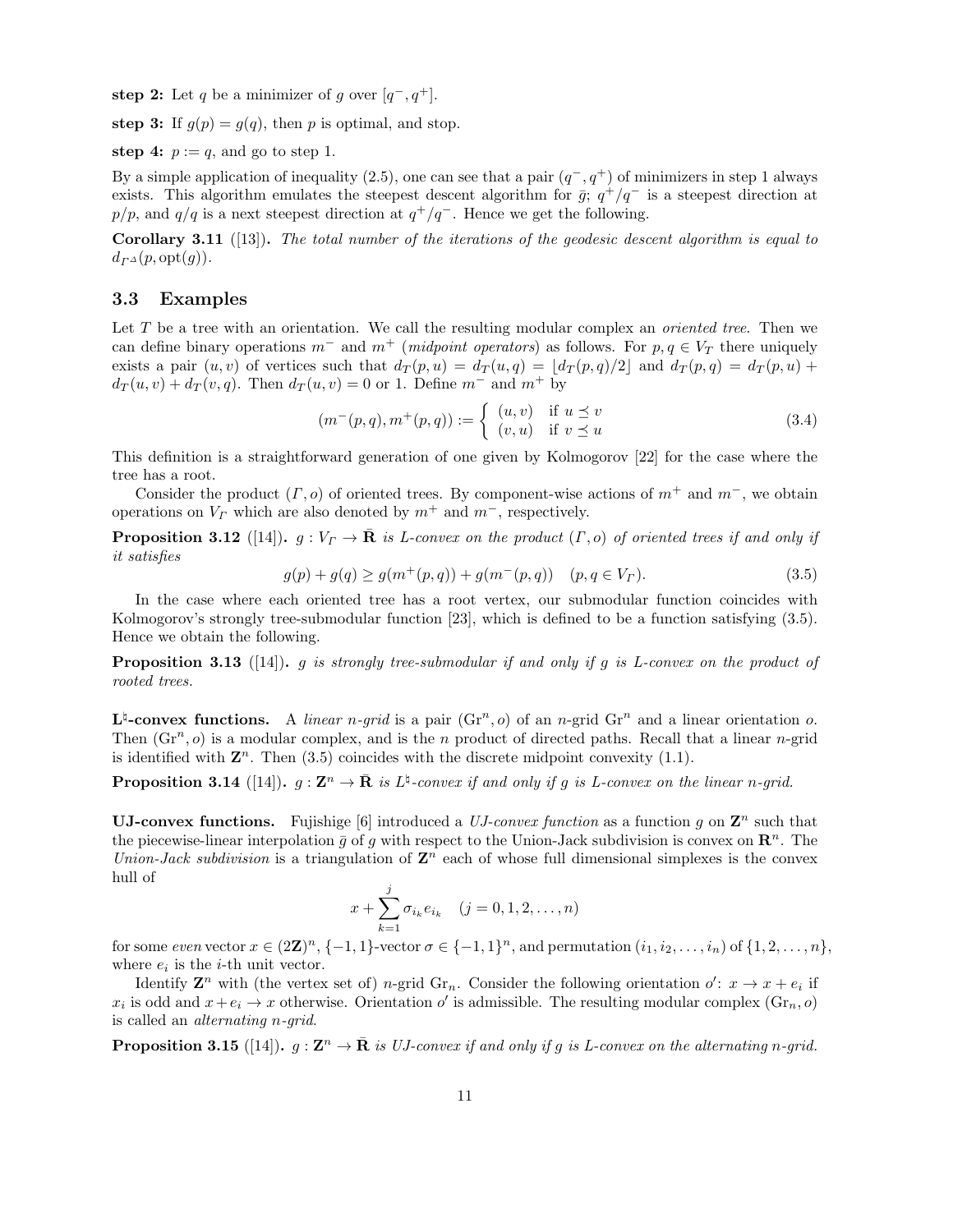## **4 Multicommodity flows and 0-extensions**

The motivations of our theory come from combinatorial dualties of multicommodity flow problems and the tractability classification of the minimum 0-extension problem. In both applications, L-convex functions arise as a weighted sum of metric functions of a modular complex. A *binary function* is a function of arity 2; a metric function is binary.

**Minimum 0-extension problems.** Let  $(S, \mu)$  be a finite metric space. The *minimum 0-extension problem* on  $(S, \mu)$  is: for given a set *V* including *S* and a nonnegative weight *c* on  $\binom{V}{2}$ , find a 0-extension  $(V, d)$  of  $(S, \mu)$  with minimum cost  $\sum_{xy} c(xy)d(x, y)$ , where 0*-extension*  $(V, d)$  of  $(S, \mu)$  is a (semi)metric space such that metric *d* is represented as the composition  $\mu \circ \rho$  for some retraction  $\rho: V \to S$ .

Consider the case where  $(S, \mu)$  is the path metric space  $(V_\Gamma, d_\Gamma)$  of a graph *Γ*. One can see that the minimum 0-extension problem is equivalent to the following *facility location* problem on *Γ*:

**0-Ext**[*Γ*]: Given integer  $n > 0$  and nonnegative weights  $b_i^s, c_{ij}$  ( $s \in V_\Gamma, 1 \le i \le n$ ),

Minimize 
$$
\sum_{s \in V_r, 1 \le i \le n} b_i^s d_{\Gamma}(s, p_i) + \sum_{1 \le i < j \le n} c_{ij} d_{\Gamma}(p_i, p_j)
$$
\nover 
$$
(p_1, p_2, \dots, p_n) \in V_\Gamma \times V_\Gamma \times \dots \times V_\Gamma.
$$

Note that **0-Ext**[*Γ*] is a valued CSP for language  $\Omega := \{d_F\} \cup \{d_F(s, \cdot) \mid s \in V_F\}$ . The minimum 0-extension problem includes the minimum cut problem for  $\Gamma = K_2$ , as well as multiway cut problem for *Γ* = *K<sup>n</sup>* (*n >* 2). The former problem is tractable, and the latter is NP-hard. Karzanov raised a question: *What are Γ for which* **0-Ext**[*Γ*] *is tractable ?* He proved the NP-hardness for every graph which is not modular or not orientable.

**Theorem 4.1** ([19])**.** *If Γ is not modular or not orientable, then* **0-Ext**[*Γ*] *is NP-hard.*

This result implies that a tractable graph is necessarily orientable and modular (unless  $P = NP$ ). Previous researches have shown the tractability for special classes of orientable modular graphs: trees [28], median graphs [2], and orientable hereditary modular graphs [19].

We formulate **0-Ext**[*Γ*] as an optimization over the product  $\overline{\Gamma} := \Gamma \times \Gamma \times \cdots \times \Gamma$  of *Γ*. If *Γ* is an orientable modular graph with admissible orientation *o*, then the product *Γ*¯ is also an orientable modular graph with admissible orientation  $\bar{\rho} := o \times o \times \cdots \times o$ .

**Theorem 4.2** ([12])**.** *Let Γ be an orientable modular graph with admissible orientation o. The metric function d<sup>Γ</sup> is L-convex on* (*Γ × Γ, o × o*)*, and hence* **0-Ext**[*Γ*] *is a minimization of a sum of binary*  $L$ -convex functions on  $(\Gamma, \bar{o})$ .

Consequently we obtain the converse of Theorem 4.1.

**Theorem 4.3** ([12])**.** *If Γ is orientable modular, then* **0-Ext**[*Γ*] *is solvable in polynomial time.*

This complexity dichotomy of the minimum 0-extension problem can be understood as a special case of a more general dichotomy theorem of finite-valued CSP [31].

**Multicommodity flows.** A large class of tractable 0-extension problems arises from weighted maximum multicommodity flow problem. Let  $G = (V, E)$  be a complete undirected graph with terminal set  $S \subseteq V$  and nonnegative edge-capacity *c*. Suppose that  $V = \{1, 2, \ldots, n\}$  and  $S = \{1, 2, \ldots, k\}$ . For distinct vertices *i, j*, the edge-capacity on edge *ij* is denoted by  $c_{ij}$ . Let  $P$  be the set of all paths whose ends are distinct terminals in *S*. A *multicommodity flow* (*multiflow* for short) is a nonnegative-valued function  $f$  on  $\mathcal P$  satisfying the capacity constraint:

$$
\sum \{f(P) \mid P \in \mathcal{P}, ij \in P\} \le c_{ij} \quad (1 \le i < j \le n)
$$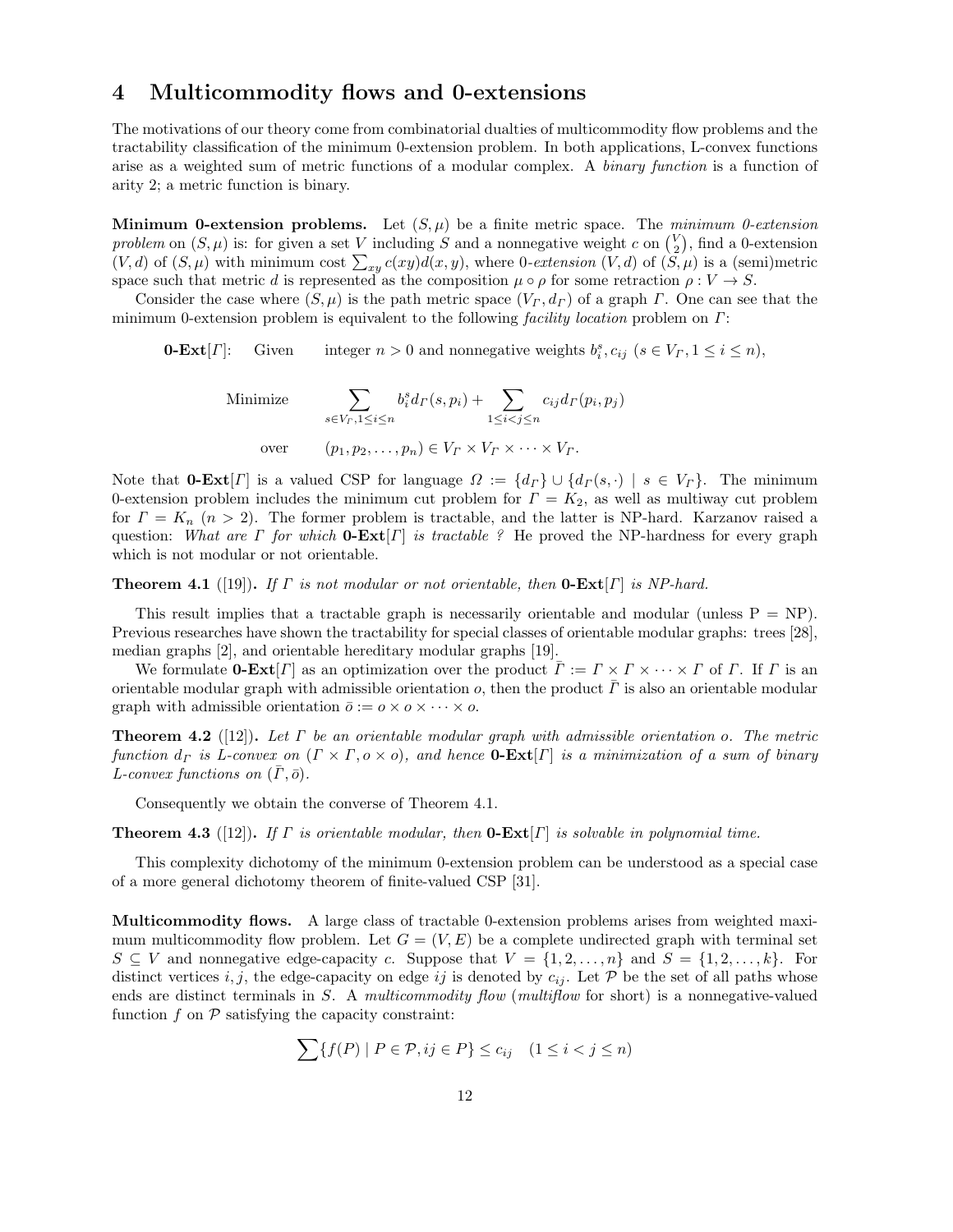We are given a weight function  $\mu$  defined on the set of all pairs on terminal set *S*. For a multiflow  $f$ , the  $\mu$ -value  $\mu \circ f$  is defined by  $\sum_{P \in \mathcal{P}} \mu(s_P, t_P) f(P)$ , where  $s_p$  and  $t_P$  are the ends of P. The  $\mu$ -weighted maximum multiflow problem  $\mu$ -MFP is:

Maximize 
$$
\mu \circ f
$$
 over all multiflows  $f$  on  $(V, E, c, S)$  (4.1)

In [8], we developed a duality theory of  $\mu$ -MFP by using the *tight span*  $T_{\mu}$  of  $\mu$  [4, 17], which is defined to be the set of points  $p$  in  $\mathbb{R}^S_+$  satisfying

$$
p(i) = \max_{j \in S} \{ \mu(i, j) - p(j) \} \quad (i \in S).
$$

For a terminal  $i \in S$ ,  $T^i_\mu$  is the set of points p in  $T_\mu$  with  $p(i) = 0$ . Consider the following continuous location problem on  $T_\mu$ :

$$
T\text{-Dual:}\quad\text{Minimize}\quad\sum_{1\leq i\leq k}\delta_{T_{\mu}^{i}}(p_{i})+\sum_{1\leq i
$$

Here  $\delta_X$  is the indicator function of *X*, i.e.,  $\delta_X = 0$  if  $p \in X$  and  $\delta_X = \infty$  otherwise.

**Theorem 4.4** ([8, 20]). The maximum value of  $\mu$ -MFP is equal to the minimum value of T-Dual.

Let  $V_\mu$  be the set of 1/4-integral points *z* in  $T_\mu$  with  $z(i) + z(j) \in 1/2\mathbb{Z}$ . Consider the graph  $\Gamma_\mu$  on  $V_\mu$ by joining edge zw if  $||z-w||_{\infty} = 1/4$  [8]. Define (uniform) edge-length by 1/4. Then  $d_{\Gamma_{\mu}}(p,q) = ||p-q||_{\infty}$ for  $p, q \in V_\mu$ . Define subset  $B^i_\mu$  of  $V_\mu$  by  $T^i_\mu \cap V_\mu$ . Restricting  $T_\mu$  to  $V_\mu$ , we obtain the following discrete location problem on *Γµ*.

Discrete *T*-Dual: Minimize 
$$
\sum_{1 \leq i \leq k} \delta_{B^i_\mu}(p_i) + \sum_{1 \leq i < j \leq n} c_{ij} d_{\Gamma_\mu}(p_i, p_j)
$$
\nover 
$$
\text{over } \qquad (p_1, p_2, \dots, p_n) \in V_\mu \times V_\mu \times \dots \times V_\mu.
$$

In the case where dim  $T_{\mu} \leq 2$ , Discrete *T*-Dual attains an optimum of *T*-Dual.

**Theorem 4.5** ([8, 20]). *Suppose that* dim  $T_{\mu} \leq 2$ , The maximum value of  $\mu$ -MFP is equal to the minimum *value of Discrete T-Dual.*

In fact, the graph *Γ<sup>µ</sup>* is an orientable (hereditary) modular graph (of some admissible orientation *o*), and hence Discrete *T*-Dual is an L-convex function minimization on the product  $\bar{\Gamma}_{\mu}$  of  $\Gamma_{\mu}$ .

**Theorem 4.6** ([14]). *Suppose that* dim  $T_{\mu} \leq 2$ . *Discrete T-Dual is a minimization of a sum of binary L*-convex functions on the modular complex  $(\bar{\Gamma}_{\mu}, \bar{\sigma})$ .

This theorem might be regarded as a multiflow analogue of: *the minimum cut problem, a dual of the maximum flow problem, is a submodular function minimization.* More of applications of our theory to the multiflow theory will be given in [14].

## **References**

- [1] H.-J. Bandelt, M. van de Vel, and E. Verheul, Modular interval spaces, *Mathematische Nachrichten* **163** (1993) 177–201.
- [2] V. Chepoi, A multifacility location problem on median spaces, *Discrete Applied Mathematics* **64** (1996) 1–29.
- [3] V. Chepoi, Graphs of some CAT(0) complexes, *Advances in Applied Mathematics* **24** (2000), 125–179.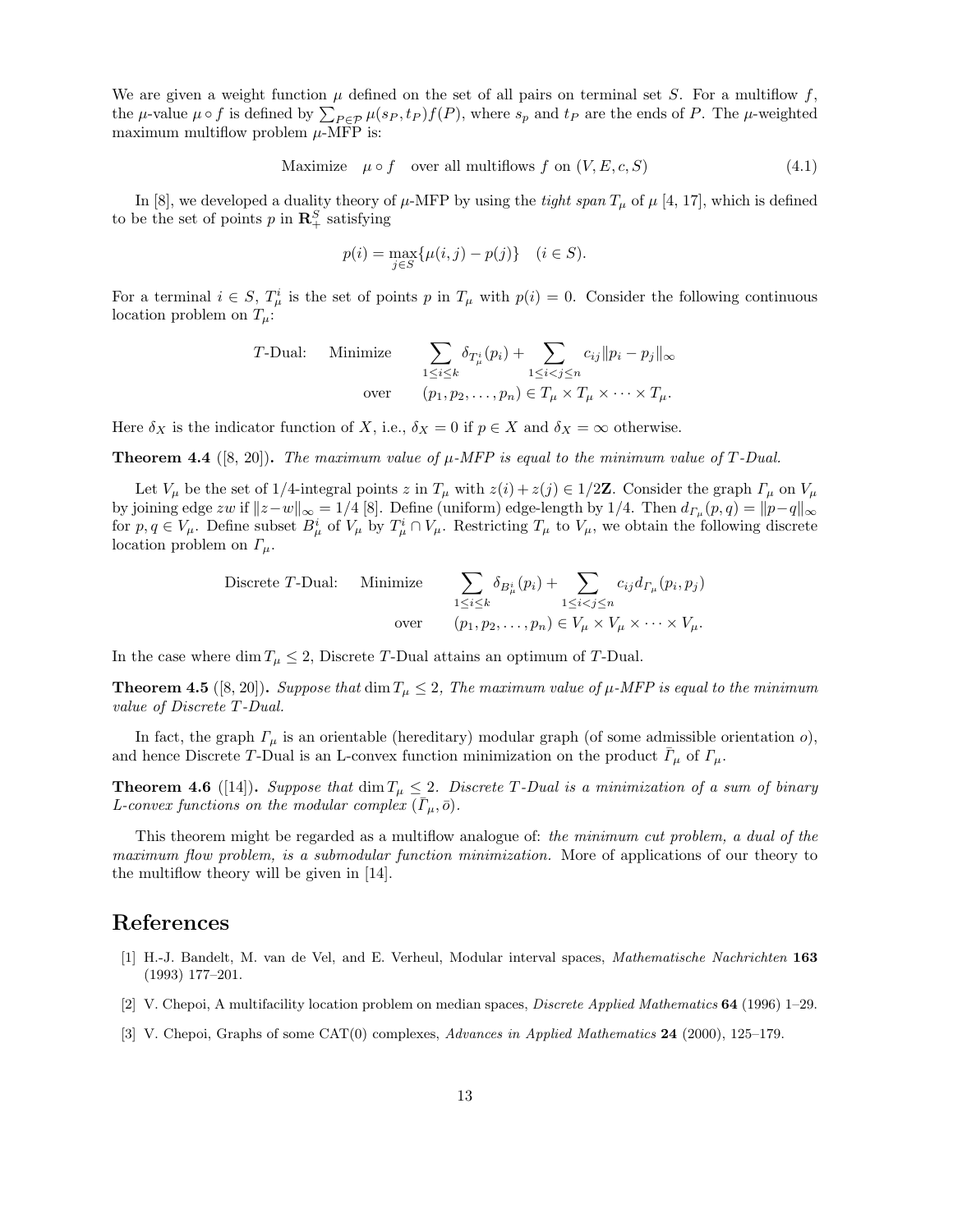- [4] A. W. M. Dress, Trees, tight extensions of metric spaces, and the cohomological dimension of certain groups: a note on combinatorial properties of metric spaces, *Advances in Mathematics* **53** (1984), 321–402.
- [5] S. Fujishige, *Submodular Functions and Optimization, 2nd Edition*, Elsevier, Amsterdam, 2005.
- [6] S. Fujishige, Bisubmodular polyhedra, simplicial divisions, and discrete convexity, in *Proceedings of the 8th Japanese-Hungarian Symposium on Discrete Mathematics and Its Applications*, to appear.
- [7] M. Grötschel, L. Lovász, and A. Schrijver, *Geometric Algorithms and Combinatorial Optimization*, Springer-Verlag, Berlin, 1988.
- [8] H. Hirai, Tight spans of distances and the dual fractionality of undirected multiflow problems, *Journal of Combinatorial Theory, Series B* **99** (2009), 843–868.
- [9] H. Hirai, Folder complexes and multiflow combinatorial dualities, *SIAM Journal on Discrete Mathematics* **25** (2011), 1119–1143.
- [10] H. Hirai, The maximum multiflow problems with bounded fractionality, *Mathematics of Operations Research* to appear. (the extended abstract appeared in *STOC'10*)
- [11] H. Hirai, Half-integrality of node-capacitated multiflows and tree-shaped facility locations on trees, *Mathematical Programming, Series A* **137** (2013), 503–530.
- [12] H. Hirai, Discrete convexity and polynomial solvability in minimum 0-extension problems, *METR 2012-18*, 2012 (the extended abstract appeared in *SODA'13*).
- [13] H. Hirai, Geodesic descent algorithm for L-convex functions, in preparation.
- [14] H. Hirai, L-convex functions on modular complexes, in preparation.
- [15] A. Huber, A. Krokhin, and R. Powell, Skew bisubmodularity and valued CSPs, in *Proceedings of the 24th Annual ACM-SIAM Symposium on Discrete Algorithms (SODA'13)*, 2013. pp. 1296-1305.
- [16] A. Huber and V. Kolmogorov, Towards minimizing *k*-submodular functions, in: *Proceedings of the 2nd International Symposium on Combinatorial Optimization (ISCO'12)*, LNCS 7422, Springer, Berlin, 2012, pp. 451–462.
- [17] J. R. Isbell, Six theorems about injective metric spaces, *Commentarii Mathematici Helvetici* **39** (1964), 65–76.
- [18] S. Iwata, L. Fleischer, and S. Fujishige, A combinatorial strongly polynomial algorithm for minimizing submodular functions, *Journal of the ACM* **48** (2001), 761–777.
- [19] A. V. Karzanov, Minimum 0-extensions of graph metrics, *European Journal of Combinatorics* **19** (1998), 71–101.
- [20] A. V. Karzanov, Metrics with finite sets of primitive extensions, *Annals of Combinatorics* **2** (1998), 211–241.
- [21] A. V. Karzanov, One more well-solved case of the multifacility location problem, *Discrete Optimization* **1** (2004), 51–66.
- [22] V. Kolmogorov, Submodularity on a tree: Unifying L*♮* -convex and bisubmodular functions, in: *Proceedings of the 36th International Symposium on Mathematical Foundations of Computer Science (MFCS'11)*, LNCS 6907, Springer, Berlin, 2011, pp. 400–411
- [23] V. Kolmogorov, The power of linear programming for valued CSPs: a constructive characterization, arXiv:1207.7213, 2012.
- [24] V. Kolmogorov and A. Shioura, New algorithms for convex cost tension problem with application to computer vision, *Discrete Optimization* **6** (2009), 378–393.
- [25] V. Kolmogorov and S. Živný, The complexity of conservative valued CSPs, in: *Proceedings of the 23rd ACM-SIAM Symposium on Discrete Algorithms (SODA'12)*, 2012, pp. 750–759.